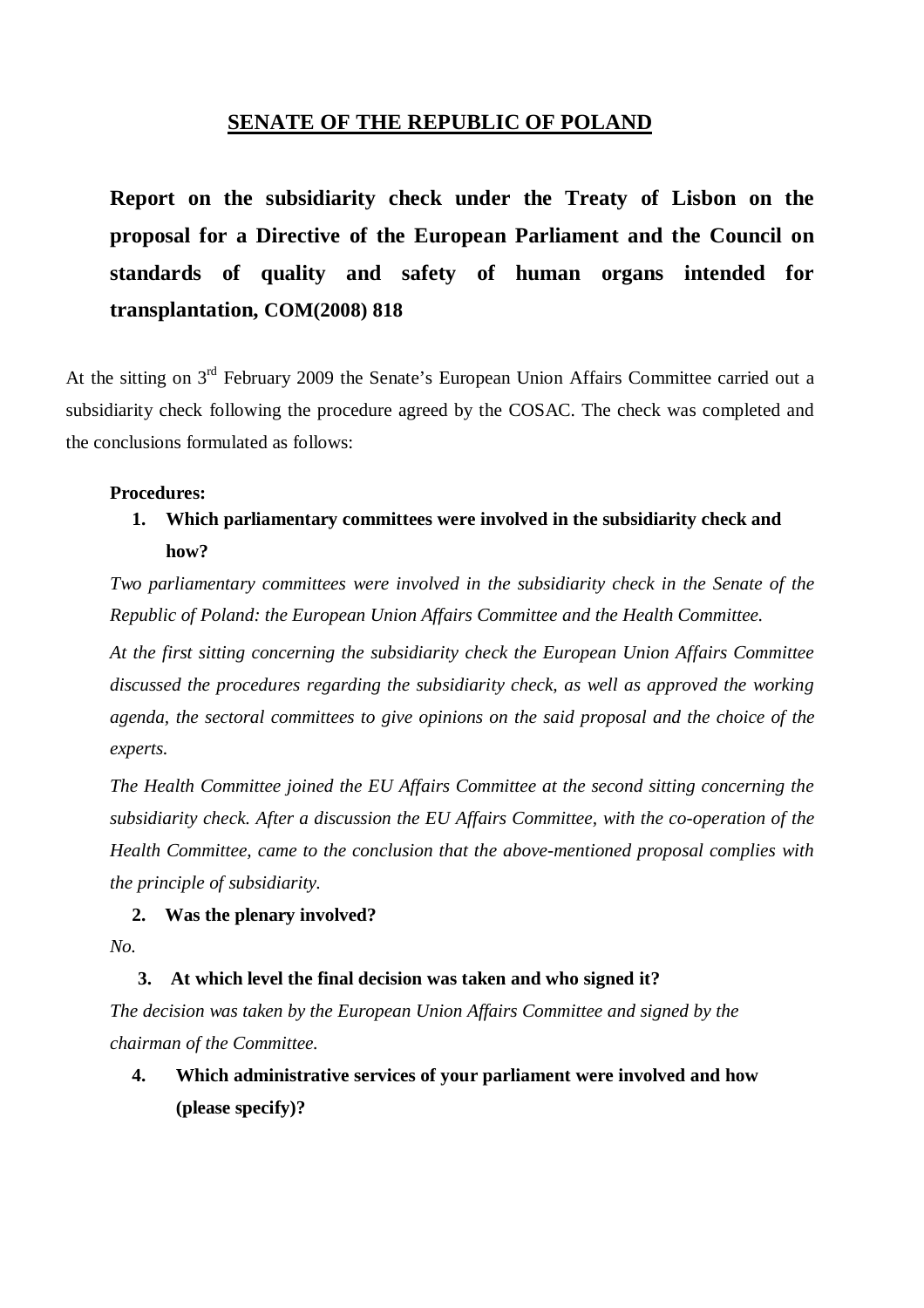*The Information and Documentation Bureau (seeking external experts and concluding agreements with them), the European Union Unit (preparing a sitting, drafting an opinion, making a report).* 

## **5. Did your government provide any information on the compliance of the Proposal with the principle of subsidiarity?**

*The government's written position on the proposed directive, submitted to the parliament, included their opinion on the compliance with the subsidiarity and proportionality principles. A government's official took part in the Committee's sitting and provided the senators with additional information.* 

# **6. In case of a bicameral parliament, did you coordinate the subsidiarity check with the other chamber?**

*No.* 

### **7. Did you consult regional parliaments with legislative powers?**

*No. There are no regional parliaments or any similar bodies in Poland.* 

# **8. Did you consult any non-governmental organisations, interest groups, external experts or other stakeholders?**

*Yes, the Committee was provided with an external expertise prepared by an independent expert on internal medicine and clinical transplantology.* 

### **9. What was the chronology of events?**

- Ø *10 December 2008, the European Commission published all linguistic versions of the Proposal for a Directive*
- Ø *18 December 2008 – the sitting of the European Union Affairs Committee*
- *discussing the procedures regarding the subsidiarity check*
- *approving the working agenda*
- *appointing the sectoral committees to give opinions on the said proposal*
- *choosing the experts*
- Ø *3 February 2009 – the joint sitting of the European Union Affairs Committee and the Health Committee.*
- *hearing the opinions of the government representatives*
- *hearing the opinions of the Committee experts*
- *discussion*
- *adopting an opinion on the basis of the tabled motions*
- Ø *Preparing and forwarding the report to the COSAC secretariat (before 6 February).*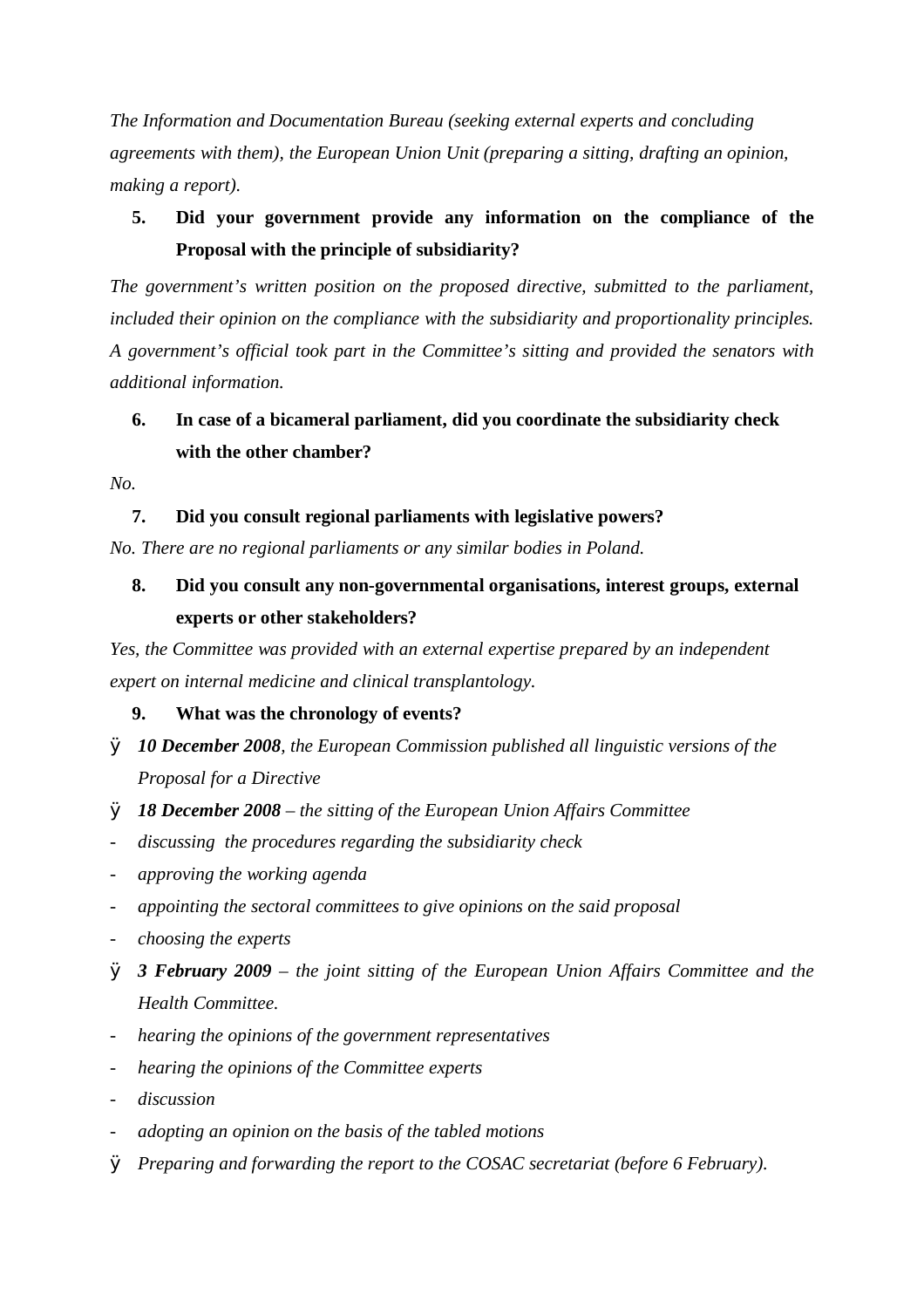## **10. Did you cooperate with other national parliaments in the process? If so, by what means?**

*No.* 

### **11. Did you publicise your findings? If so, by what means?**

Yes, a report on the subsidiarity check has been publicised on the website of the European Union Affairs Committee and in the IPEX network.

### **12. Has your parliament introduced any procedural changes with regard to**

### **subsidiarity check mechanism since September 2008? If so, please specify how.**

*In the present subsidiarity check the same procedure was applied as in the previous tests. Before the possible entry into force of the Treaty of Lisbon, a selection system of documents has to be worked out to seek those legislative proposals which may raise doubts about their compliance with the subsidiarity principle. It will make therefore necessary for an experienced team of parliamentary staff to specify precise selection criteria.* 

### **Findings:**

### **13. Did you find any breach of the principle of subsidiarity?**

*The European Union Affairs Committee came to the conclusion that the proposal for a Directive of the European Parliament and the Council on standards of quality and safety of human organs intended for transplantation does not breach the subsidiarity principle.* 

**14. Did you adopt a reasoned opinion on the Proposal? (If so, please enclose a copy )**  *No.* 

# **15. Did you find the Commission's justification with regard to the subsidiarity principle satisfactory?**

*Yes.* 

### **16. Did you encounter any specific difficulties during the examination?**

*No.* 

### **17. Any other comments?**

*The possible entry into force of the Treaty of Lisbon will make it necessary to make amendments both in the so-called "cooperative act", which deals with the cooperation between the government and the Sejm and the Senate in matters related to Poland's EU membership, and the rules of procedure of each chamber. It will be also indispensable to formulate a new legal basis to enable the Sejm and the Senate to exercise their newly acquired powers resulting from the Protocol on the application of principles of subsidiarity and proportionality. Changes will have to be introduced to the rules of procedure of the Sejm*